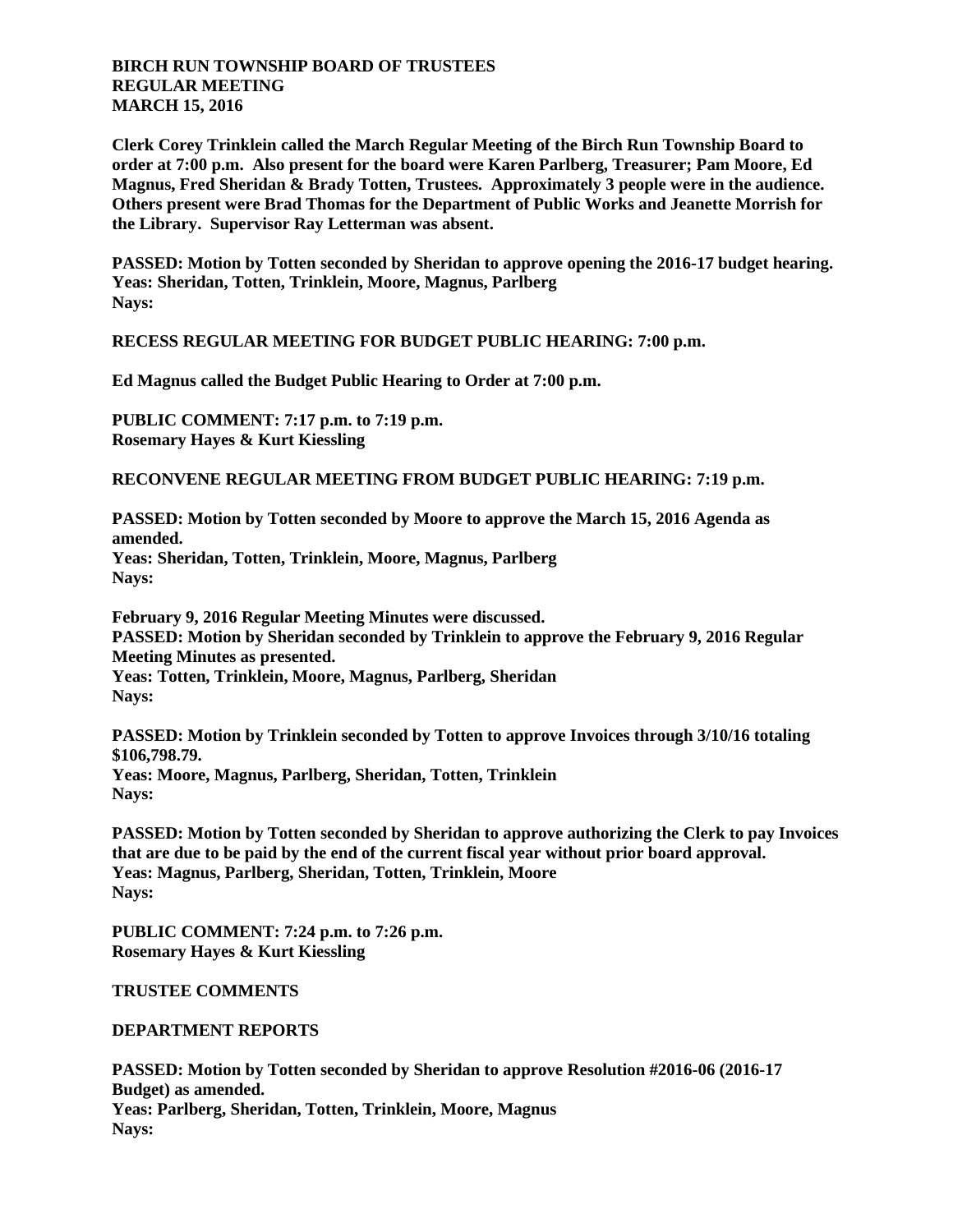**PASSED: Motion by Sheridan seconded by Moore to approve the March 2016 Budget Amendments as presented.**

**Yeas: Parlberg, Sheridan, Totten, Trinklein, Moore, Magnus Nays:** 

**PASSED: Motion by Sheridan seconded by Totten to approve sending the water main extension at Downing & Dehmel Rd. out to bid.**

**Yeas: Sheridan, Totten, Trinklein, Moore, Magnus, Parlberg Nays:** 

**PASSED: Motion by Sheridan seconded by Moore to approve Ordinance #2016-01 (Fire Code Ordinance) as amended.**

**Yeas: Moore, Magnus, Parlberg, Sheridan, Totten, Trinklein Nays:** 

**PASSED: Motion by Trinklein seconded by Moore to approve the 2016-17 Fiscal Year Fire Protection Special Assessment Millage amount was set to 1 mill., pursuant to Act 33 of the Michigan Public Acts of 1951.**

**Yeas: Magnus, Parlberg, Sheridan, Totten, Trinklein, Moore Nays:** 

**PASSED: Motion by Totten seconded by Moore to approve the Village of Birch Run and Township of Birch Run Twelfth amended agreement for Police Protection Services. Yeas: Parlberg, Sheridan, Totten, Moore, Magnus Nays: Trinklein**

**PASSED: Motion by Totten seconded by Sheridan to approve the Village of Birch Run and Township of Birch Run Ninth amended agreement for Police Protection Services for the DDA district contingent on approval by the DDA board. Yeas: Parlberg, Sheridan, Totten, Moore, Magnus Nays: Trinklein**

**PASSED: Motion by Totten seconded by Moore to approve Resolution #2016-08 (Poverty Exemption Guidelines) along with the accompanying rules and regulations & application. Yeas: Sheridan, Totten, Trinklein, Moore, Magnus, Parlberg Nays:** 

**PASSED: Motion by Sheridan seconded by Parlberg to approve giving the two DPW employee's that received new certifications a \$1.00 raise beginning April 1, 2016. Yeas: Moore, Magnus, Parlberg, Sheridan, Totten, Trinklein Nays:** 

**PASSED: Motion by Trinklein seconded by Sheridan to approve giving all 7 employees that meet the minimum 6 months of employment criteria, a \$0.50 cost of living raise beginning April 1, 2016. Yeas: Sheridan, Totten, Trinklein, Moore, Magnus, Parlberg Nays:** 

**PASSED: Motion by Sheridan seconded by Moore to approve putting an ad in the Birch Run Herald for a Planning Commission recording secretary. Yeas: Sheridan, Totten, Trinklein, Moore, Magnus, Parlberg Nays:** 

**PASSED: Motion by Totten seconded by Sheridan to approve the Saginaw County Road Commission recommendations of road repairs with an estimated cost of \$51,000.00. Yeas: Totten, Trinklein, Moore, Magnus, Sheridan Nays: Parlberg**